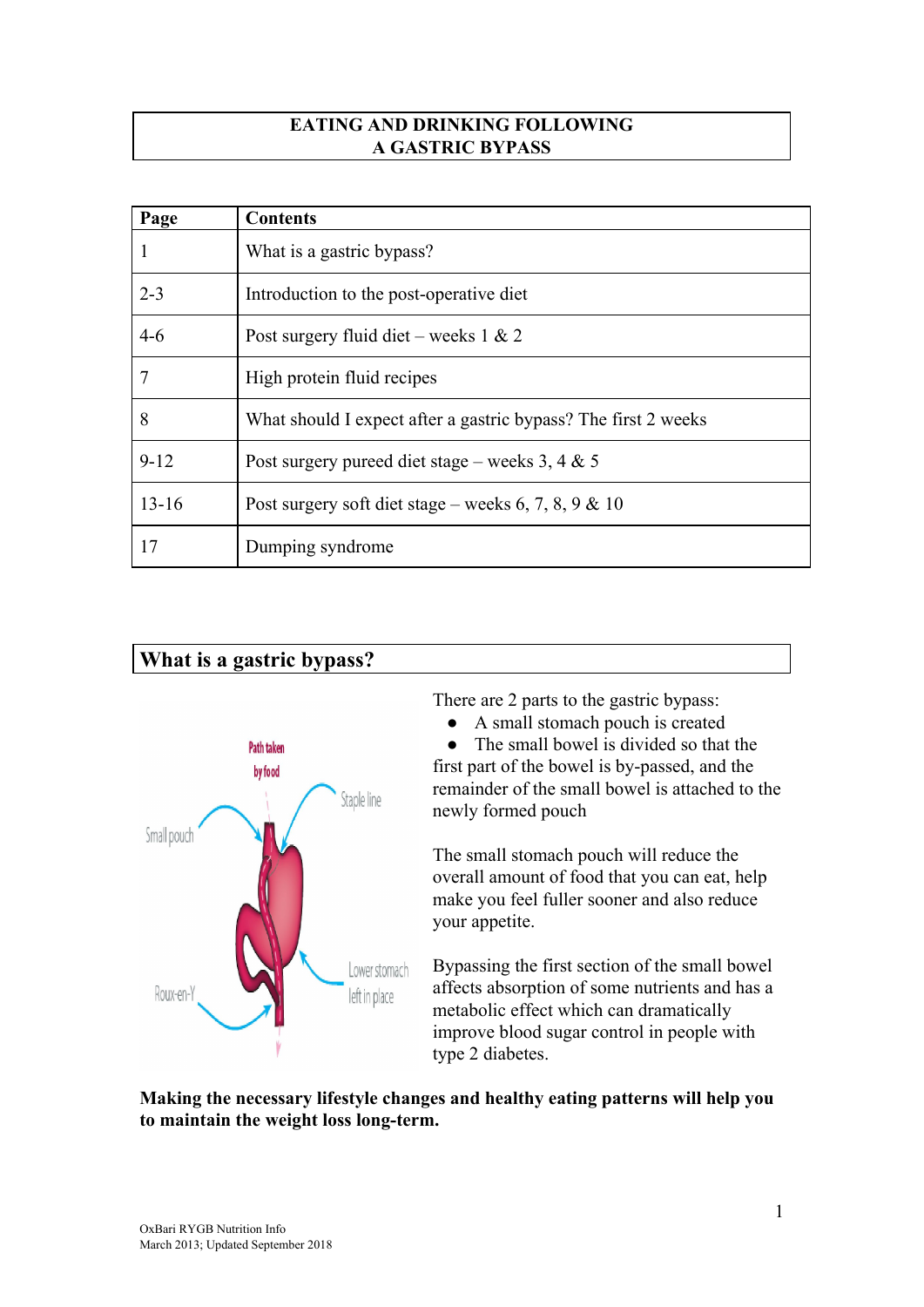## **Introduction to the post-operative diet**

To maximise the benefits of your surgery and avoid complications it is essential that you follow the post-operative guidance on eating and drinking.

## 1. **Gradually increase textures of foods**

You will need to avoid solid food for around 8 weeks after your surgery:

| <b>Weeks post surgery</b> | <b>Texture</b> | <b>Portion size</b>                   |
|---------------------------|----------------|---------------------------------------|
| 1 & 2                     | Liquid         | 100-200ml per drink, consume slowly   |
| 3, 4 & 5                  | Puree          | Start with 1-2 dessertspoons per meal |
|                           |                | Max 4 dessertspoons per meal          |
| 6, 7, 8, 9 & 10           | Soft           | Start with 2-3 dessertspoons per meal |
|                           |                | Max 6 dessertspoons per meal          |

This slow progression from liquids to solid food will help to ensure that you do not put pressure on your stomach staples and stretch your new stomach pouch. This may lead to vomiting and discomfort and affect long-term weight loss results.

**Remember, this is just a guide and it may take you longer to progress on to each stage. This is not something to be worried about.**

# 2. **Choose your food and fluids carefully**

- Focus on protein rich foods
- Follow a low fat and a low sugar diet
- Choose low calorie food and drinks

This will help to support your weight loss and maintain your lean muscle mass during the rapid weight loss phase. If you struggle to take in enough protein you may find you have low energy levels or suffer with hair loss in future weeks or months.

# 3. **Top-up your nutrition**

Following the recommended vitamin and mineral regimen is essential after surgery. Your food choices may limit the quantity and type of vitamins and minerals available for absorption from food. This can make you feel low in energy and may result in problems such as hair loss or brittle nails in the short-term and more serious side effects such as bone thinning in the longer-term.

Recommended supplementation:

- Take a multivitamin and mineral supplement 1-2 per day:
	- Forceval capsule x 1/day (available via GP)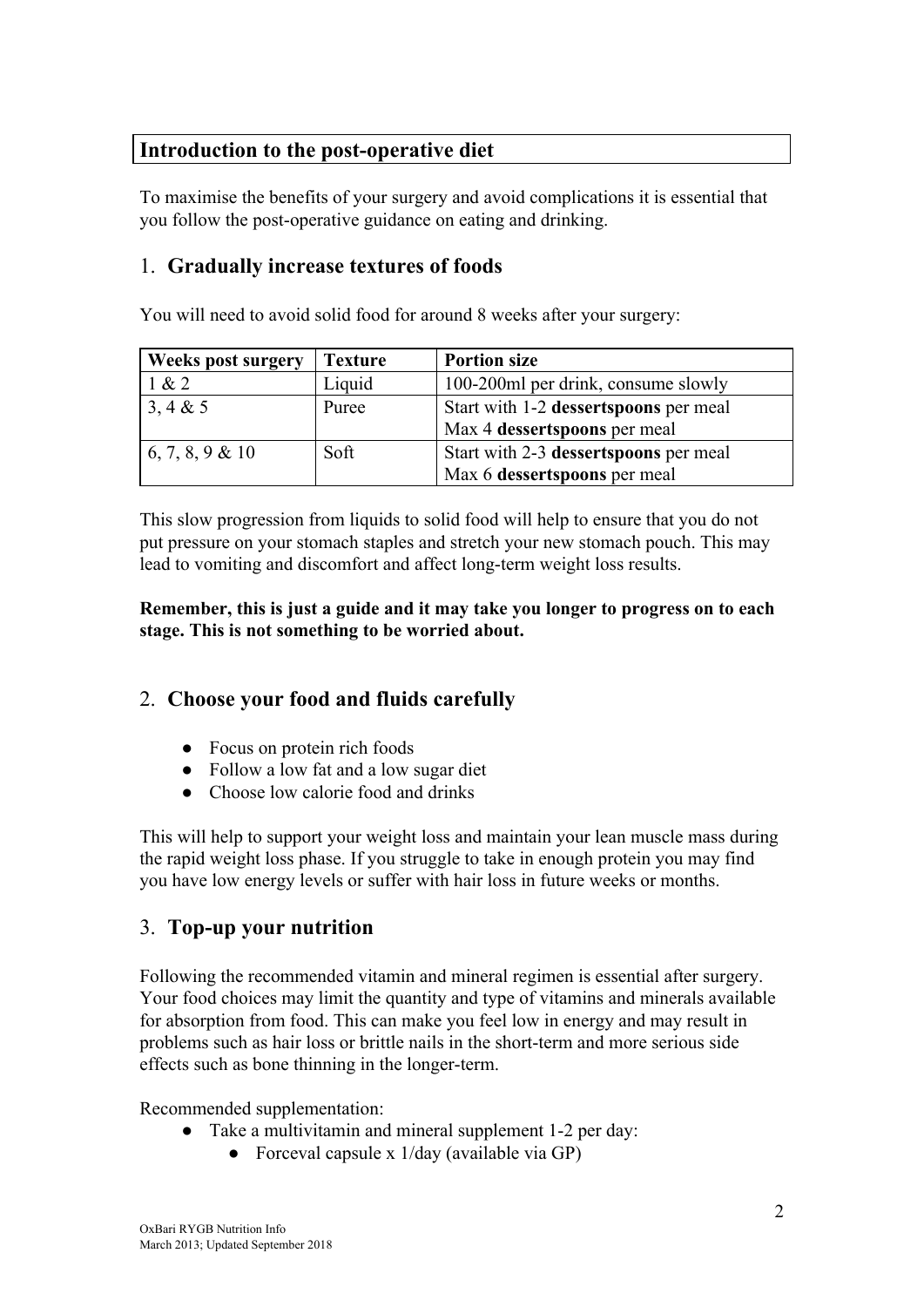- Sanatogen A-Z Complete, Tesco Complete Multivitamins & Minerals, Superdrug A-Z Multivitamins & Minerals, Lloyds pharmacy A-Z Multivitamins & Minerals, Sainsbury's A-Z Multivitamins & Minerals and Asda A-Z Multivitamins & Minerals x 2/day.
- Take a Calcium and Vitamin D supplement x2 per day
- Have regular vitamin B12 injections (3 monthly) starting at 3 months following surgery

During the first few months following your surgery you may not be able to swallow a large multivitamin and mineral tablet. Soluble or chewable alternatives are available:

- Forceval Soluble is a complete multivitamin and mineral in soluble form. Take x1 per day.
- Bassetts Chewable Multivitamin with Mineral: Active health for young adults. Take x2 per day.
- Centrum Fruity Chewable is a chewable multivitamin and mineral supplement. Take x2 per day.
- The chewable multivitamin and mineral supplements are **not** complete so should not be used long-term.

#### **It is important to get into the habit of taking you supplements every day.**

You may need to take extra supplements such as iron or folic acid, but these will be recommended as necessary by your Dietitian or bariatric team.

## 4. **Establish healthy eating and lifestyle habits**

In order to maintain your weight loss long-term, you will need to:

- Develop a healthy way of eating and drinking
- Include regular exercise in your daily routine

The small stomach and reduced appetite will help in the early stages to lose weight but in the longer term, you will need to make healthy choices, regulate your portion sizes, avoid high calorie foods, and exercise to prevent weight regain.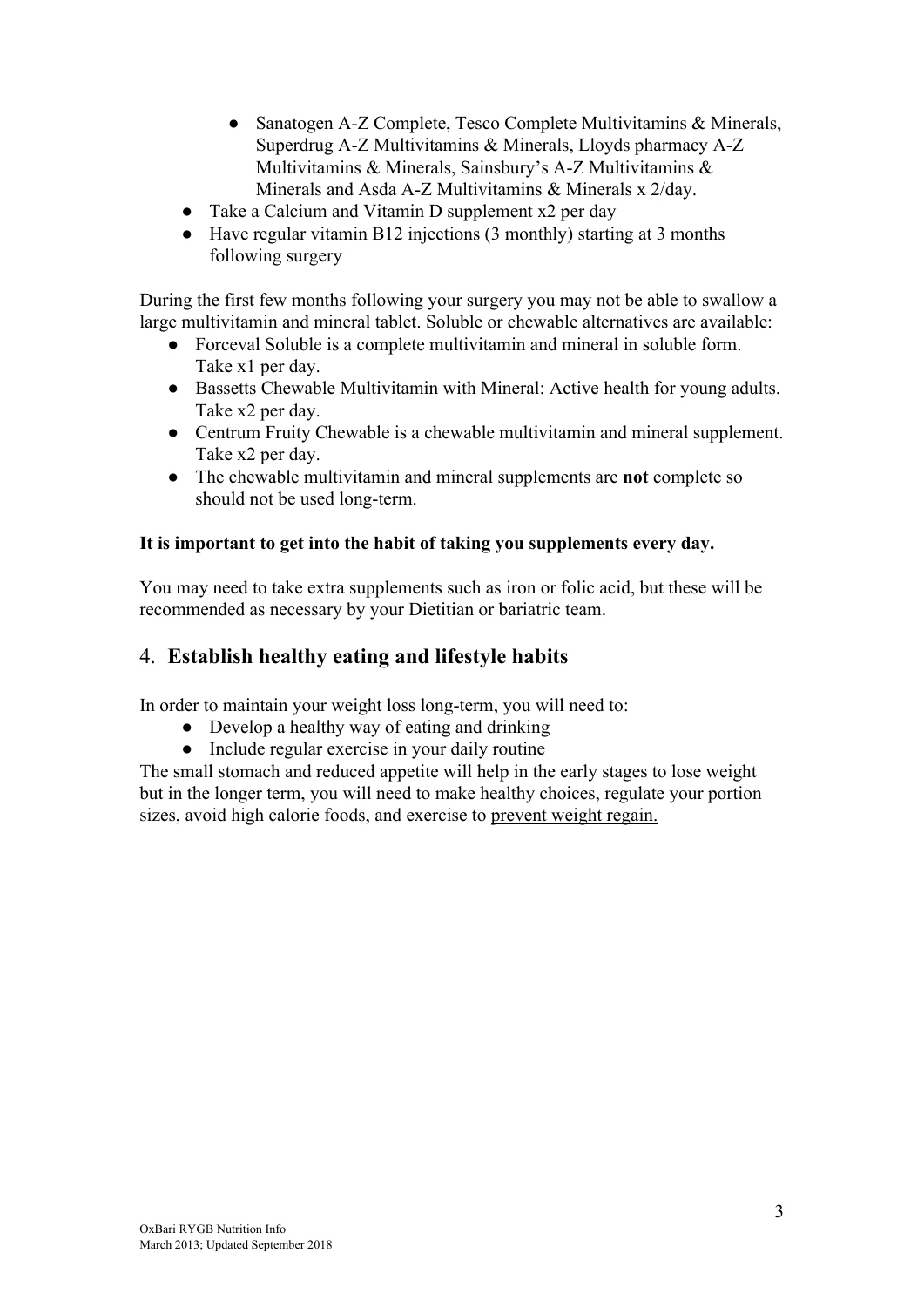## **Post surgery fluid diet - weeks 1 & 2**

- Aim to drink at least **2 litres of fluid per day**
- Aim for at least **60g protein per day for women; 70g protein per day for men**
- To ensure you consume enough protein in this 2 week period, you will need to choose an average of **5 - 6 of the protein fluids per day** (see table below)
- You can top up your total fluid intake using choices from the free fluid allowance (page 5) and if necessary small volumes of fluids from the limited allowance (page 5).

## **Protein fluids**

Aim to choose an average of **5-6 varied portions from the protein list** per day. These will need to be spread throughout the day.

| <b>Protein fluid</b>                                                                          | 1 portion                                              | <b>Protein content</b><br>per portion |
|-----------------------------------------------------------------------------------------------|--------------------------------------------------------|---------------------------------------|
| Semi or Skimmed Milk                                                                          | $200$ mls $(1/3$ pint)                                 | 7g                                    |
| Fortified skimmed milk (with<br>skimmed milk powder added)                                    | 200ml (2 heaped<br>tablespoons skimmed milk<br>powder) | 14g                                   |
| Soya Milk (with added calcium)                                                                | $200$ mls $(1/3$ pint)                                 | $4-6g$                                |
| Sheeps milk                                                                                   | 200ml                                                  | 11g                                   |
| Goats milk                                                                                    | 200ml                                                  | 6g                                    |
| High protein yoghurt (no bits)<br>To be blended/mixed with milk to<br>a drinkable consistency | 60 <sub>g</sub>                                        | $6-7g$                                |
| Protein shake (see 'post op diet<br>top tips sheet' for suitable<br>options)                  | 200ml of a ready to drink<br>bottle                    | $15-20g$                              |
| Meritene (previously known as<br>Build-up) soups (Nestle)                                     | 150ml made up with water                               | 7g                                    |
| Cream of Chicken Soup (sieved)                                                                | 200 <sub>g</sub>                                       | 3g                                    |
| Cream of Tomato Soup                                                                          | 200 <sub>g</sub>                                       | 2g                                    |
| Aim for a minimum protein intake of 60g per day                                               |                                                        |                                       |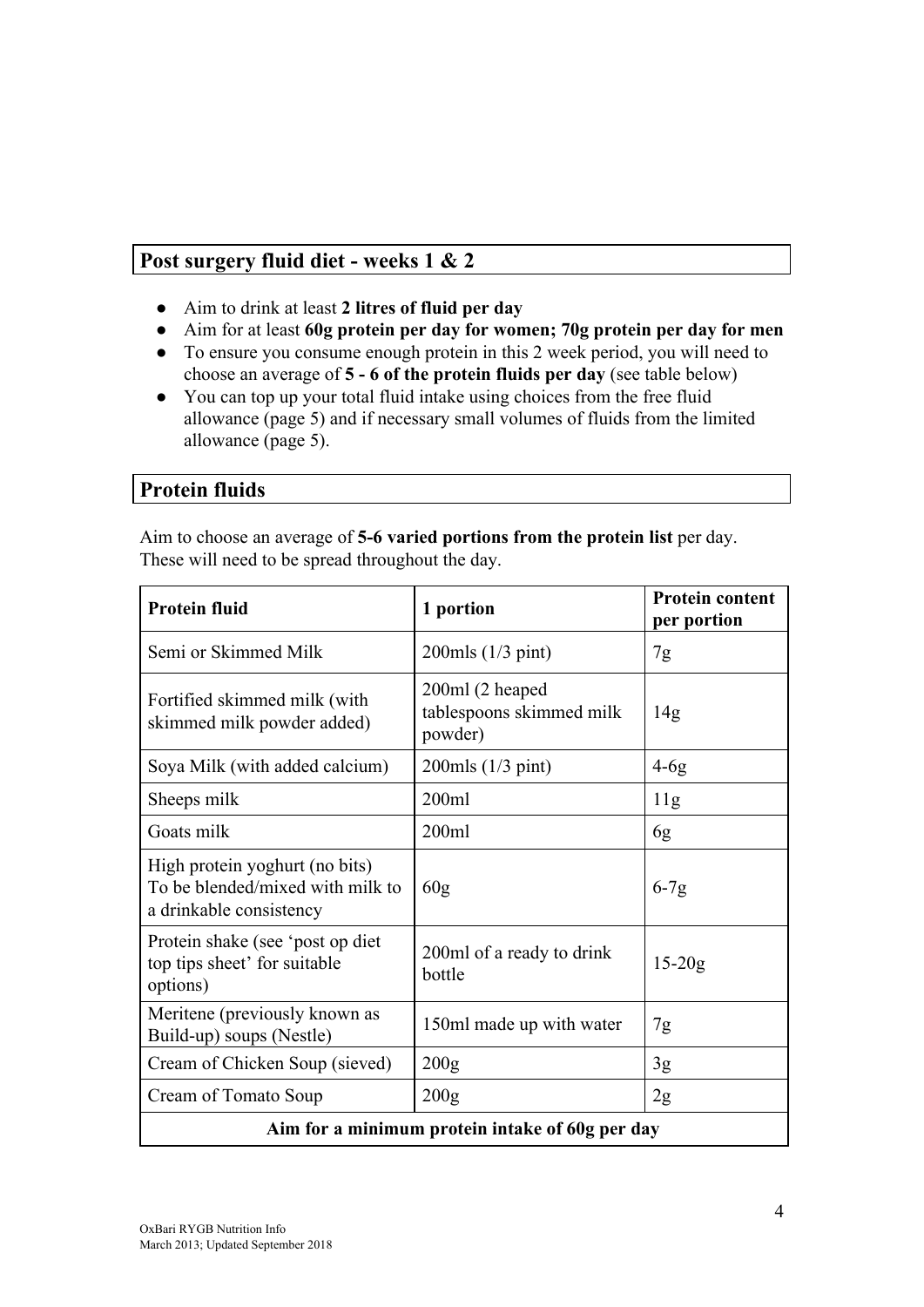N.B. These protein fluids can be used to make thin soups and shakes (see recipes on pages 6 and 7).

# **Free fluid allowance**

In order to drink up to 2 litres total fluid per day, you will need to have other drinks from the free fluid allowance:

- Still water (tap or bottled, low calorie flavoured water; not carbonated/fizzy)
- Low calorie, no added sugar or sugar free squash
- Soup: tinned, dried or homemade. You may need to dilute with extra water or milk and then sieve to remove bits.
- Coffee and tea, including herbal teas

### **Limited fluid allowance**

If you would like to introduce more varied fluids, you may add **1-2 portions maximum** of the following fluids per day.

Take care not to exceed 1-2 portions of these per day. **These fluids have little protein content and will contribute to your total calorie intake, so try not to use them if possible.**

| <b>Fluid</b>                                                                                                                                                                                                           | 1 portion | Protein per<br>portion |
|------------------------------------------------------------------------------------------------------------------------------------------------------------------------------------------------------------------------|-----------|------------------------|
| Unsweetened Fruit & Veg Juice<br>Dilute with water and sieve if juicing your own<br>fruit, e.g. beetroot and orange or carrot, celery<br>and apple<br>Do not have fruit juice on its own as it is too<br>high in carbs | 150ml     | 0g                     |
| Vegetable Juice, e.g. carrot, tomato, mixed<br>vegetable or "V8"                                                                                                                                                       | 200ml     | 1.6 <sub>g</sub>       |
| Hot Chocolate low calorie, e.g. Options drink<br>made with water only                                                                                                                                                  | 200ml     | 1.4 <sub>g</sub>       |
| Easy Pesto Tomato Soup<br>Measure 200mls of tomato juice into a small pan.<br>Sir in 1 large teaspoon of pesto and heat gently.                                                                                        | 200mls    | $1-2g$                 |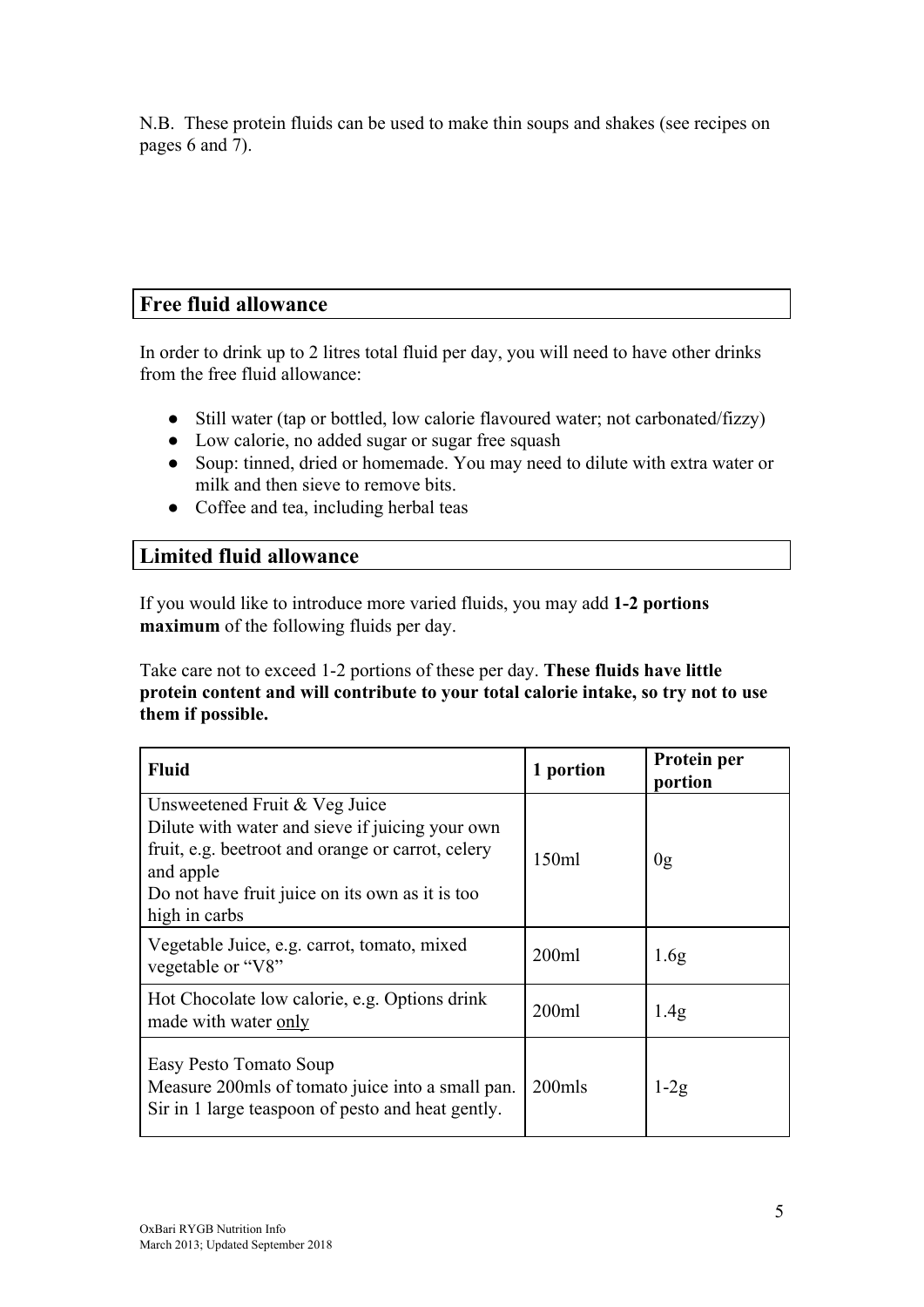# **Fluid diet stage – sample menu**

The following table provides an example of how you can manage to consume at least 60g protein fluids throughout the day. You will need additional fluids to reach 2 litres.

| <b>Time</b>        | <b>Fluid</b>                                      | <b>Protein Content per</b><br>portion |
|--------------------|---------------------------------------------------|---------------------------------------|
| 8.00am             | 150ml Protein shake                               | 12g                                   |
| 9.30am             | Coffee made with 100mls fortified<br>skimmed milk | 7g                                    |
| 11.00am            | 60g of high protein yoghurt mixed with<br>milk    | $6-7g$                                |
| 1.30 <sub>pm</sub> | 150ml Protein shake                               | 12g                                   |
| 3.00 <sub>pm</sub> | 150ml tea or coffee with skimmed milk             | $1-2g$                                |
| 4.30 <sub>pm</sub> | 140ml Protein shake                               | 12g                                   |
| 6.00 <sub>pm</sub> | 150ml Protein shake                               | 12g                                   |
| 8.00 <sub>pm</sub> | 200mls Options drink made up with<br>water        | 1g                                    |
| <b>Total</b>       |                                                   | $63 - 65g$                            |

# **Top tips for the fluid diet stage**

- It is essential that you consume enough protein during the early weeks. This will help to ensure a speedy recovery and minimise side effects such as hair loss in later months. Aim for a minimum of 60g protein per day for women and 70g protein per day for men.
- In order to achieve enough protein you will need to base your fluid diet on milk and milk products. If you do not drink cows' milk, you will need to find an alternative such as goat, sheep or soya milk.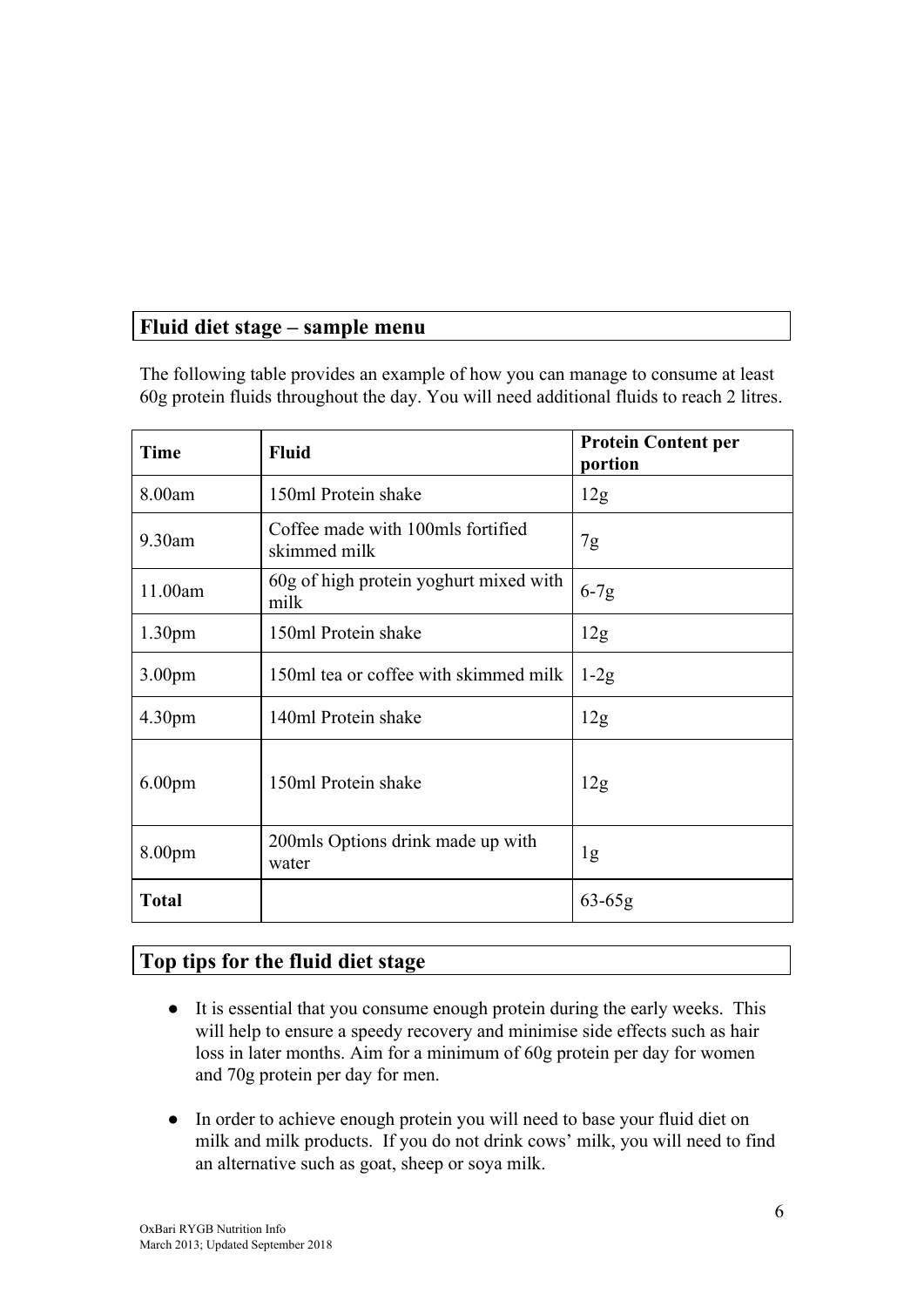- Milk powder can be added to soup and milk drinks to further increase the protein content, 1 tablespoon of milk powder provides approx 3.5g protein.
- See page 7 for recipes and ideas for high protein liquids.
- Additional fluids can be taken throughout the day to reach 2 litres. These include water, tea, coffee, low calorie squash etc. from the free fluid allowance and limited fluid allowance (page 5).

# **High protein fluid recipes**

#### **Fortified milk - 42g protein per pint**

This recipe makes 1 pint:

- 4 tbsp skimmed milk powder
- $\bullet$  1 pint / 570 ml cold skimmed milk
- Vanilla extract / unsweetened cocoa powder (optional)
- Mix the milk powder with a little of the milk to form a paste

Stir in a pint of cold skimmed milk.

Use this milk throughout the day in tea, coffee, soups, mixed with yoghurt, as milk drink on its own, or in the recipes below.

#### **Fortified fruit smoothie - 17g protein per 250ml portion**

This recipe makes 2x 250ml portions:

- 150g plain Skyr yoghurt
- 300mls skimmed milk
- 2 heaped tablespoons skimmed milk powder
- Small amount fruit, e.g. 2 tablespoons coarsely chopped berries
- Mix the milk powder with a little of the milk to form a paste

Stir in the remainder of the milk

Blend ingredients together until you get a fluid consistency, sift to remove any bits

#### **Fortified custard – 8.5g protein per 150ml portion**

This recipe makes 2x 150ml portions:

- 1 tablespoon Custard powder
- 280mls skimmed milk
- 2 heaped tablespoons skimmed milk powder

Mix the skimmed milk powder and custard powder together using a little of the milk to form a paste

Add the remainder of the milk and heat until boiling, stirring well throughout. This can be done in the microwave (for approximately 3 minutes) or on the hob.

N.B. Add more milk to achieve the fluid consistency required at this stage.

Non-nutritive sweetener or vanilla essence can be added for flavour.

#### **Fortified coffee cooler - 14g protein per 200ml serving**

This recipe makes 1 portion:

- $\bullet$  1 tsp coffee
- 200mls skimmed milk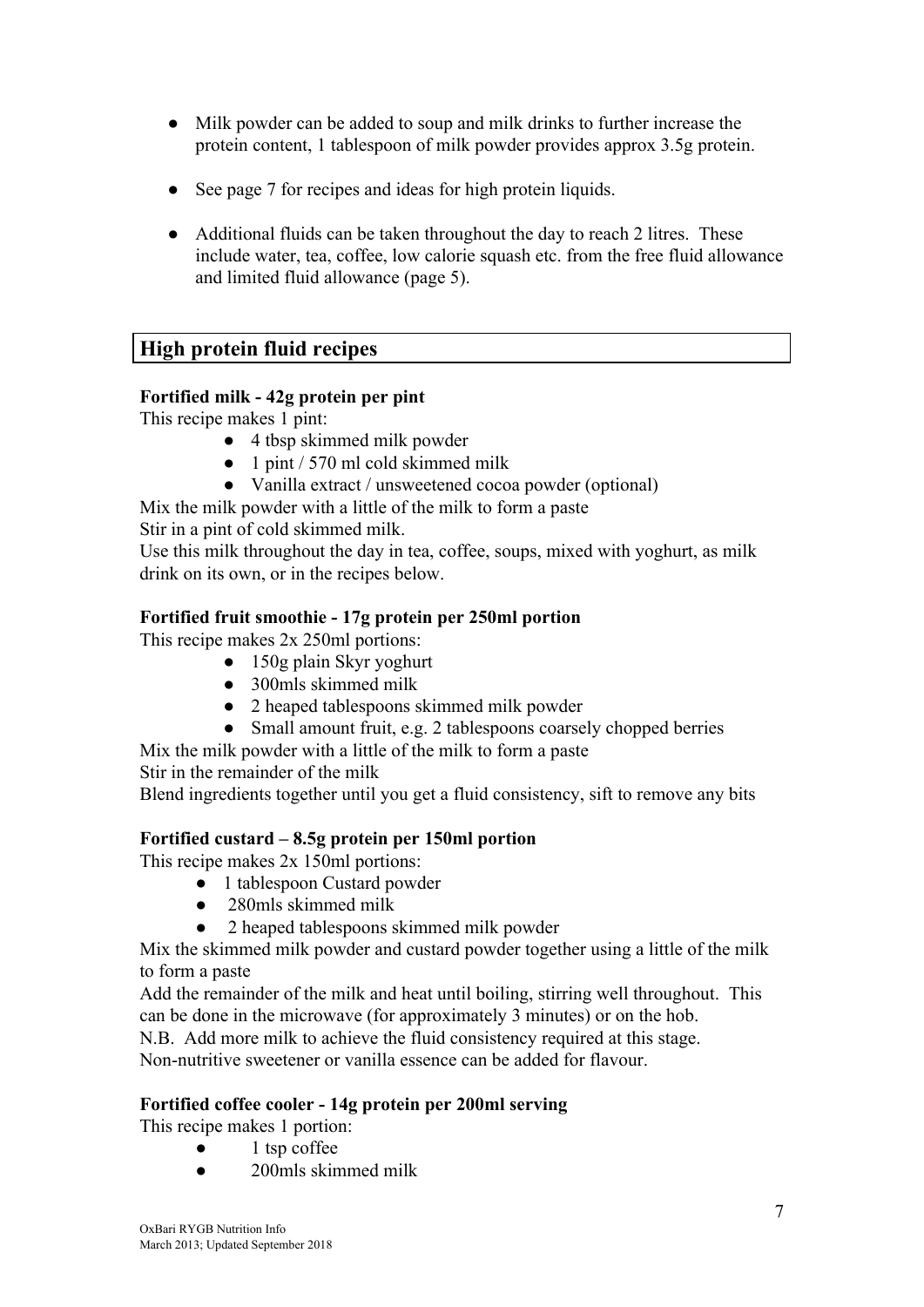2 heaped tablespoons skimmed milk powder

Mix the milk powder with a little of the milk to form a paste. Stir in the remainder of the milk and coffee. Add sweetener if desired.

This can be served hot or cold.

# **What should I expect after a gastric bypass? The first 2 weeks**

- For the first two weeks after your operation you are likely to feel tired and although we would encourage you to walk daily, do not overdo things.
- You may be aware of aches and pains in your chest wall and abdomen, especially as you increase your activity and reduce your painkillers. These are referred to as musculo-skeletal pains and are completely normal following keyhole surgery due to the forming of scar tissue.
- You may notice pain in your neck and shoulder; this can happen after any key-hole surgery and should diminish over time. This will improve at a faster rate if you aim to get up and about after surgery.
- Your stomach may feel bloated for a few days following surgery whilst your body returns to normal.
- You may experience gurgling or rumbling in your stomach. This does not mean that you are hungry!
- Constipation can occur following a gastric bypass operation due to a reduced fibre intake and smaller volumes of food and fluid. Remember to check that you are drinking at least 2 litres per day. If the constipation persists, speak with your GP/pharmacist regarding a laxative.
- Aim to use the time following your surgery to understand the difference between emotional hunger and physical hunger.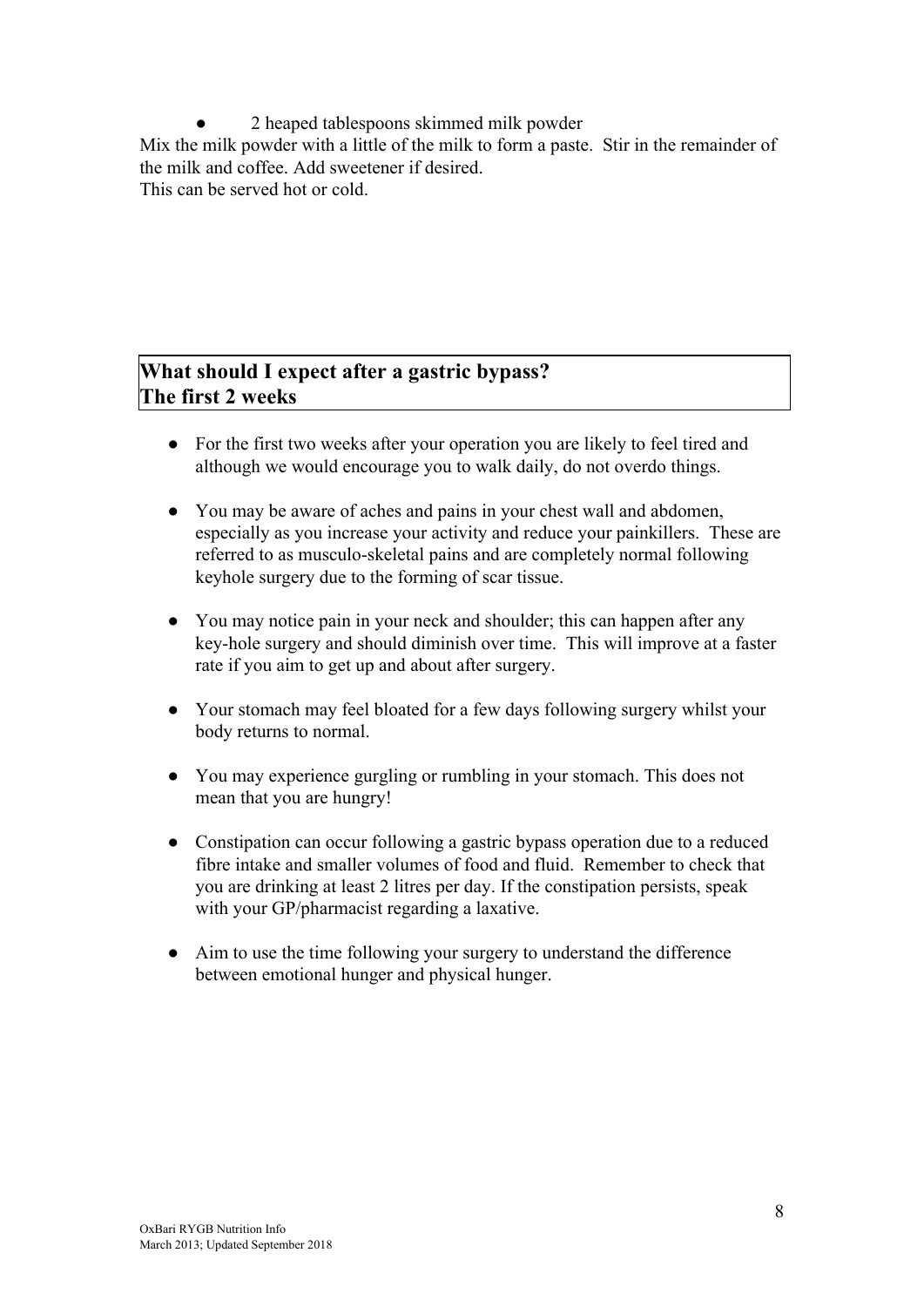# **Post surgery pureed diet stage – weeks 3, 4 & 5**

You should now begin to make the slow transition from fluids to pureed foods over the next few weeks.

It remains important not to stretch the small stomach pouch with solid foods or larger quantities.

#### **Start with 1-2 dessert spoons of puree for each meal. Portion sizes during this stage should not exceed 4 dessert spoons in total for each meal.**

Do not eat larger quantities than recommended even if you feel that you can. The newly created stomach pouch will stretch, and this will lead to you eating larger quantities, not recognising when you are satisfied and your weight loss will be affected.

You may wish to continue with the fluid diet for a little longer than 2 weeks or progress more slowly to a thick soup or pureed food consistency.

# **General Advice**

- Follow a pureed diet of spoon-able consistency (see page 10) for weeks 3-5.
- High protein fluids e.g. protein shakes remain important and can provide a top-up of protein between meals. Aim for a minimum of 60g protein per day for women, 70g protein per day for men.
- Focus on protein foods first (meat, fish, low fat cheese, skimmed milk)
- Start week 3 by eating 3 small meals per day (if you are managing only a few teaspoons of food at this stage, you may need to include a very small mid-morning and mid-afternoon snack).
- Serve your meals in a small ramekin and never exceed this amount.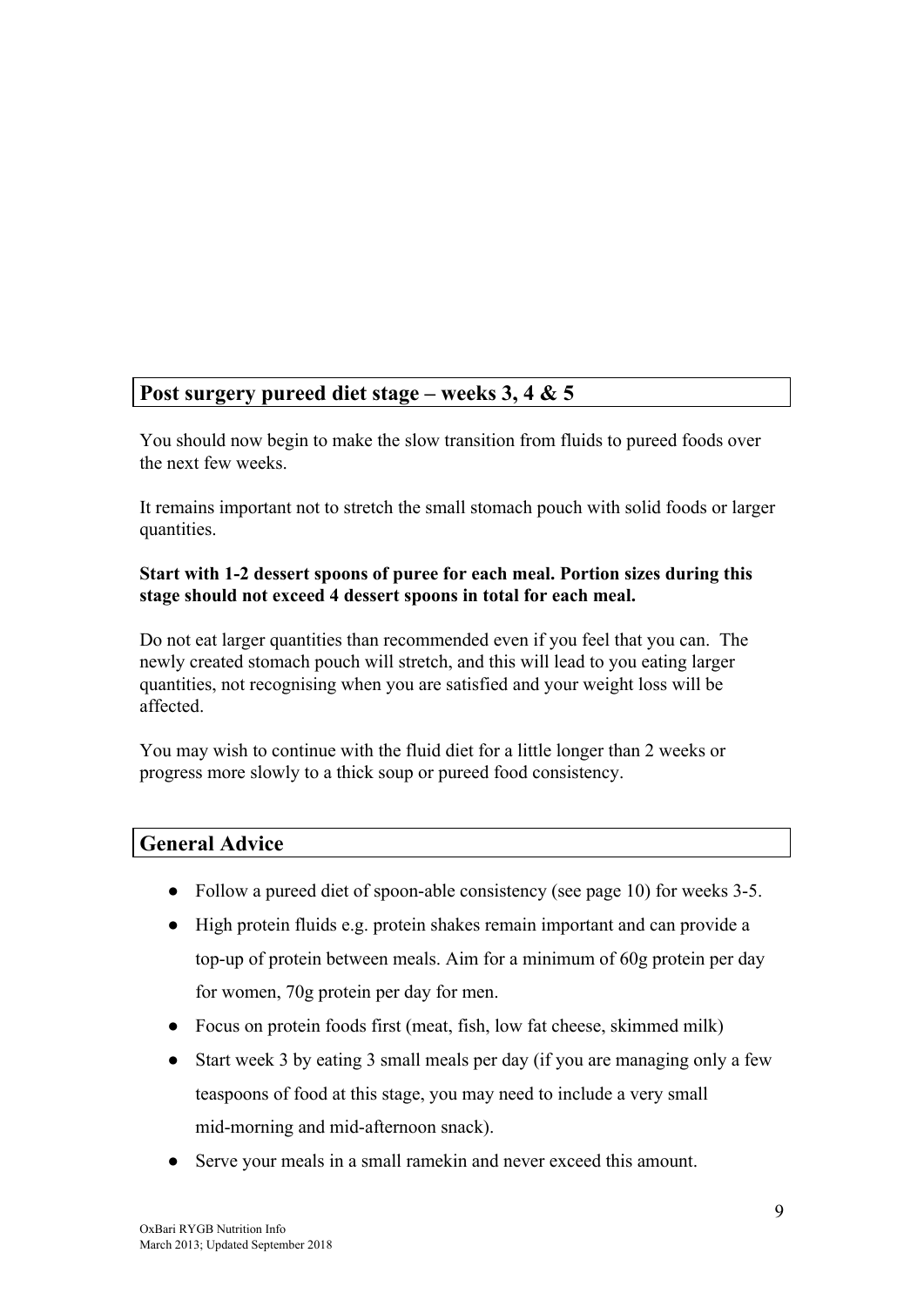- Eat slowly (if you are taking longer than 20 minutes, your meal will go cold and this is a sign that you are eating too much).
- Stop eating **before** you experience any bloating or discomfort, these symptoms are your new signal that you have overeaten.
- If food is left on your plate, throw it away. **Never go back to food.**
- Avoid drinking with your meals. This will prevent the fluid mixing with the food and increasing the volume that enters your small stomach pouch.
- Consume a minimum of 2 litres of fluids every day. You will need to drink regularly throughout the day so consider carrying a bottle of water.

## **Pureed diet - getting the correct consistency**

Pureed foods should have a smooth consistency and be free from lumps. They should be moist and of a "spoonable" consistency.

You will need a blender, liquidiser or food processor. If you have a freezer, it is often easier to process several portions at once then freeze the extra portions. This can also help you to manage the portion sizes.

**Top tip:** Freeze pureed foods in an ice cube tray; these individual portions will be approximately 1 dessertspoon and will help with portion control.

### **To puree food:**

- 1. Cook meat, fish, and potato.
- 2. Remove any skin and gristle.
- 3. Cut into small chunks.
- 4. Add extra liquids such as skimmed milk, clear soup, stock, fat-free gravy or sauce, then blend.
- 5. Adjust the flavour by using herbs, spices, lemon juice, tomato puree etc.

If you find that you are having difficulty managing certain foods, check that you have added enough liquid and that it has been blended well enough and sieved to remove all lumps if necessary.

Meat, poultry and fish can be more difficult to blend to a pureed consistency. You may need to start with very small amounts of these foods and be more creative with your food choices.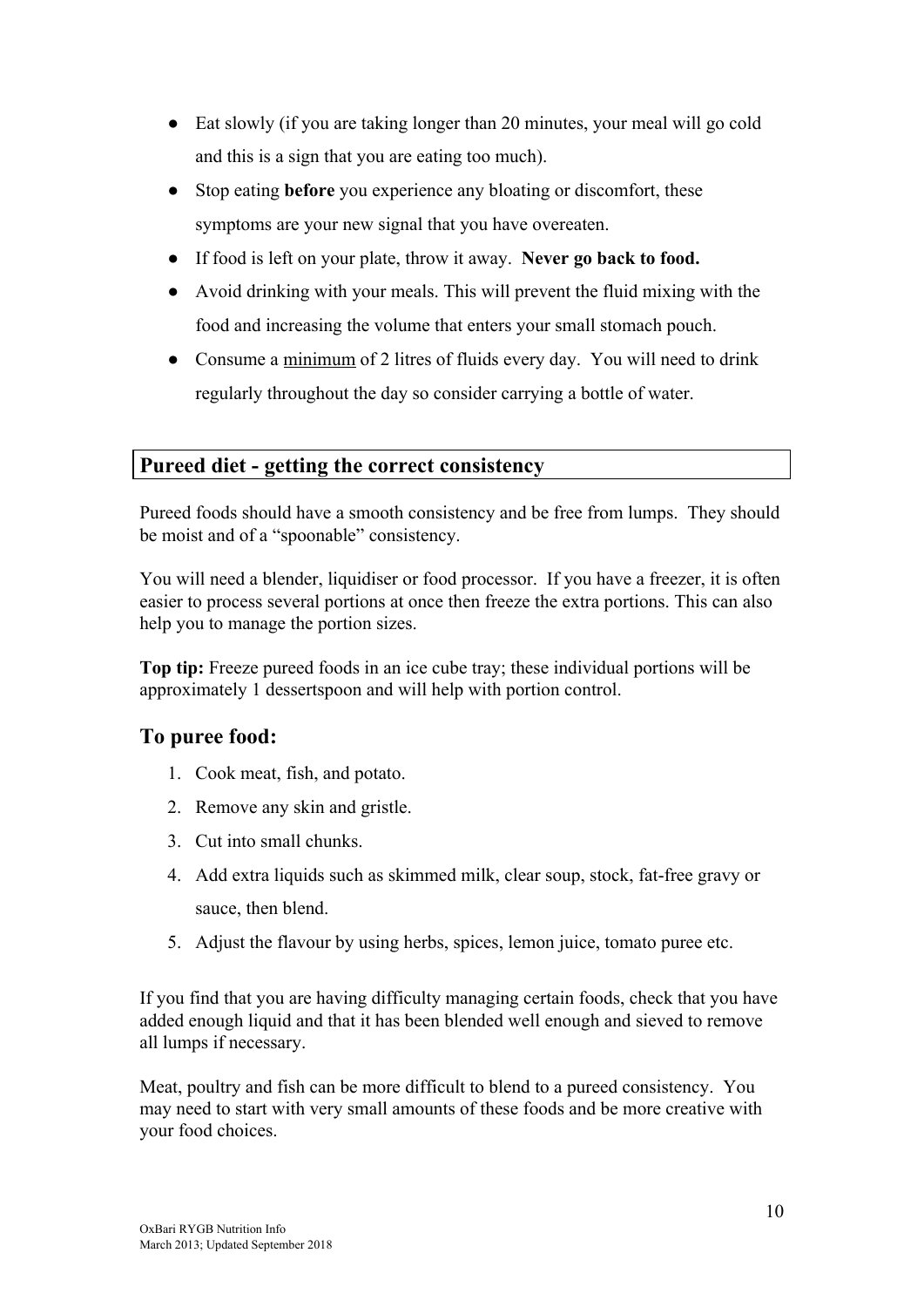Remember, that your taste for food and your food preferences will have changed so try things that you maybe haven't eaten for years!

# **Pureed diet stage – sample day menu**

Below is a meal plan to help you plan your day.

Note the quantities may be smaller than those stated. Do not exceed these quantities.

| 8.00am             | $\frac{1}{4}$ - $\frac{1}{2}$ Weetabix with skimmed milk<br>or<br>3-4 dessertspoons of thin porridge or Readybrek made<br>with skimmed milk (made up quantity) |
|--------------------|----------------------------------------------------------------------------------------------------------------------------------------------------------------|
| 9.30am             | Coffee made with 100mls fortified skimmed milk                                                                                                                 |
| 11.00am            | 60g of high protein yoghurt                                                                                                                                    |
| 12.30pm            | 4 <b>teaspoons</b> of pureed chicken <i>or</i> fish in a low fat/fat<br>free sauce<br>and<br>2 teaspoons of mashed potato                                      |
|                    |                                                                                                                                                                |
| 2.00 <sub>pm</sub> | 150ml tea or coffee with milk                                                                                                                                  |
| 3.30 <sub>pm</sub> | 100ml fortified skimmed milk<br>or<br>60g of high protein yoghurt<br>or<br>1 individual portion/triangle of low-fat cheese                                     |
| 6.00 <sub>pm</sub> | 4 <b>teaspoons</b> of pureed chicken or fish in a low-fat sauce<br>and<br>2 teaspoons mashed potato                                                            |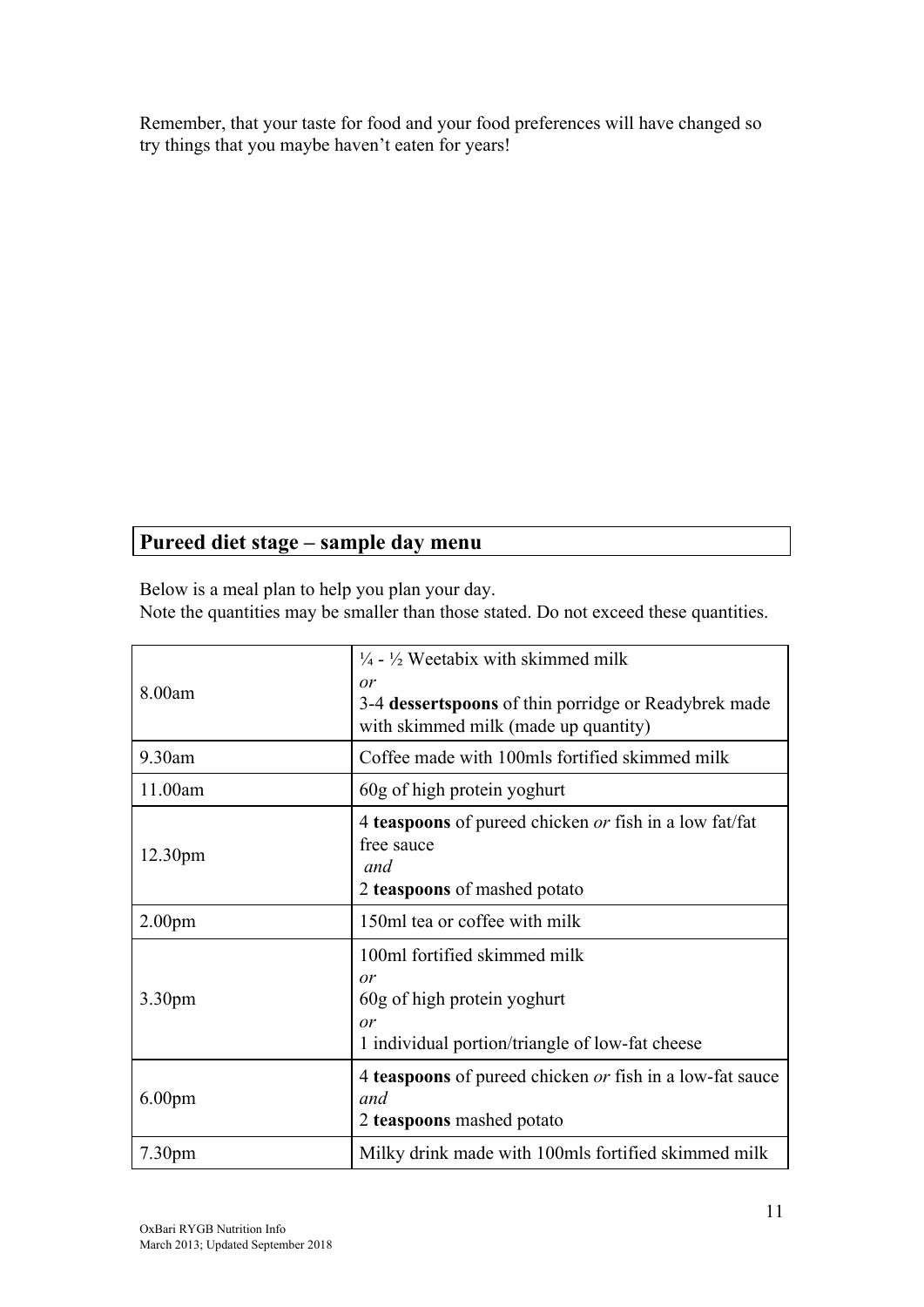| 9.00 <sub>pm</sub> | 200 mls Light hot chocolate drink (e.g. Options) made<br>up with water |
|--------------------|------------------------------------------------------------------------|
|                    |                                                                        |

#### **N.B. Vegetables have not been added to this sample day menu at this early stage. To avoid over filling and stretching your new stomach pouch it is important not to fill up on vegetables at this stage. Take your multivitamin and mineral supplement daily to provide you with the nutrients you are missing.**

## **Foods to include in the pureed diet stage:**

#### **Breakfast:**

- $\bullet$   $\frac{1}{2}$  Weetabix with skimmed milk (start with  $\frac{1}{4}$  Weetabix initially)
- 2-4 **dessertspoons** of Readybrek or porridge
- 60g of high protein yoghurt e.g. Skyr (see 'top tips for post-op diet sheet' for suitable options)

#### **Main meals:**

● **Thick soups** containing lentils, pulses such as chickpeas, borlotti beans or other beans, or pureed chicken or fish.

Aim for a maximum of 4 **dessertspoons** of soup.

*These can either be homemade or shop-bought. Soups do not contain much protein therefore you will need to add skimmed milk powder to increase the protein content. If the soup is too thick you will need to add more stock, milk or water to thin it down to a pureed consistency.*

Pureed minced lamb, beef, pork or turkey, Quorn or tofu.

Aim for **4 teaspoons** and eat with mashed potato and (maximum 2 **teaspoons** potato).

*Use a low fat sauce or gravy to make a smooth, pureed consistency.*

- **Dhal** is a spiced dish made using yellow split peas, or red or yellow lentils. Split peas require soaking but lentils do not.
- **Lentils** can be cooked and a variety of different foods added to taste. Try cooking lentils and adding some extra low fat cheese spread or crushed garlic, blended tinned tomatoes or herbs or spices of your choice.
- **Cottage cheese** (low fat variety). This is a great, low fat source of protein and can be eaten with mashed potato. If the consistency is not smooth enough, it can easily be mashed with a fork and a little milk added to soften.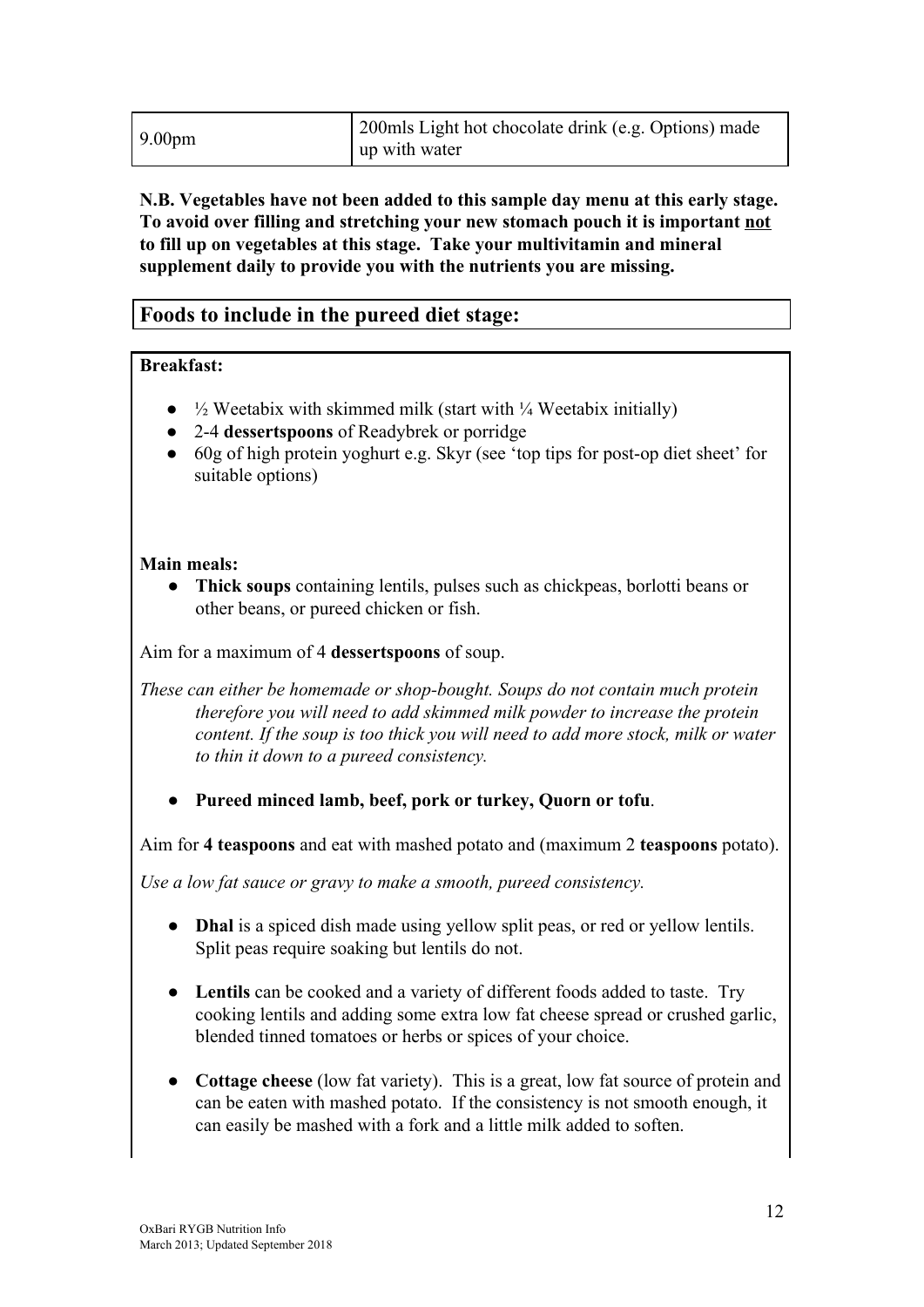**Spreadable cheese** (extra light variety). Again this can be added to mashed potato to add protein. The cheese portions/triangles are a good way to help with portion control.

**Tinned plum tomatoes**. These can be used as a useful store cupboard addition to minced meats or added to soups (for example, lentil and tomato soup). Remember to blend them to a smooth consistency.

### **Healthy Snacks between Meals:**

- 60g of high protein yoghurt
- Individual portion/triangle of low-fat cheese
- Low fat, low sugar custard (3-4 teaspoons) with sweetener added as required. Use custard powder to make up with skimmed milk. You can use the fortified milk to boost the protein content of the custard.
- Low fat, low sugar egg custard (3-4 teaspoons).

# **Post surgery soft diet stage - weeks 6, 7, 8, 9 & 10**

You should now be establishing a meal pattern of 3 small meals per day. Eat slowly and chew your food well. You can include some 'crunchy' foods such as low-fat crispbreads or crackers but make sure they are chewed well and have no hard pieces by the time you swallow.

### **Start with 3 dessert spoons of soft foods for each meal. Portion sizes during this stage should not exceed 6 dessert spoons in total for each meal.**

You will be taking in less fluid in your food once you have moved onto a soft diet so you must make sure that you drink well between meals. You can include ½ pint of skimmed or semi-skimmed milk to have in drinks during the day and one small (150ml) glass natural fruit juice diluted at least 50%with water. If you are struggling to eat enough protein, remember to include some protein fluids between meals.

## **General advice**

- Aim to progress onto a soft, mashed food over the next 1-2 weeks. Soft foods can easily be broken up with a fork.
- Include protein foods at every meal and eat these protein foods first (meat, fish, eggs, low fat cheese, and skimmed milk). Aim for a minimum of 60g protein per day for women; 70g protein per day for men.
- Aim for 3 small meals per day.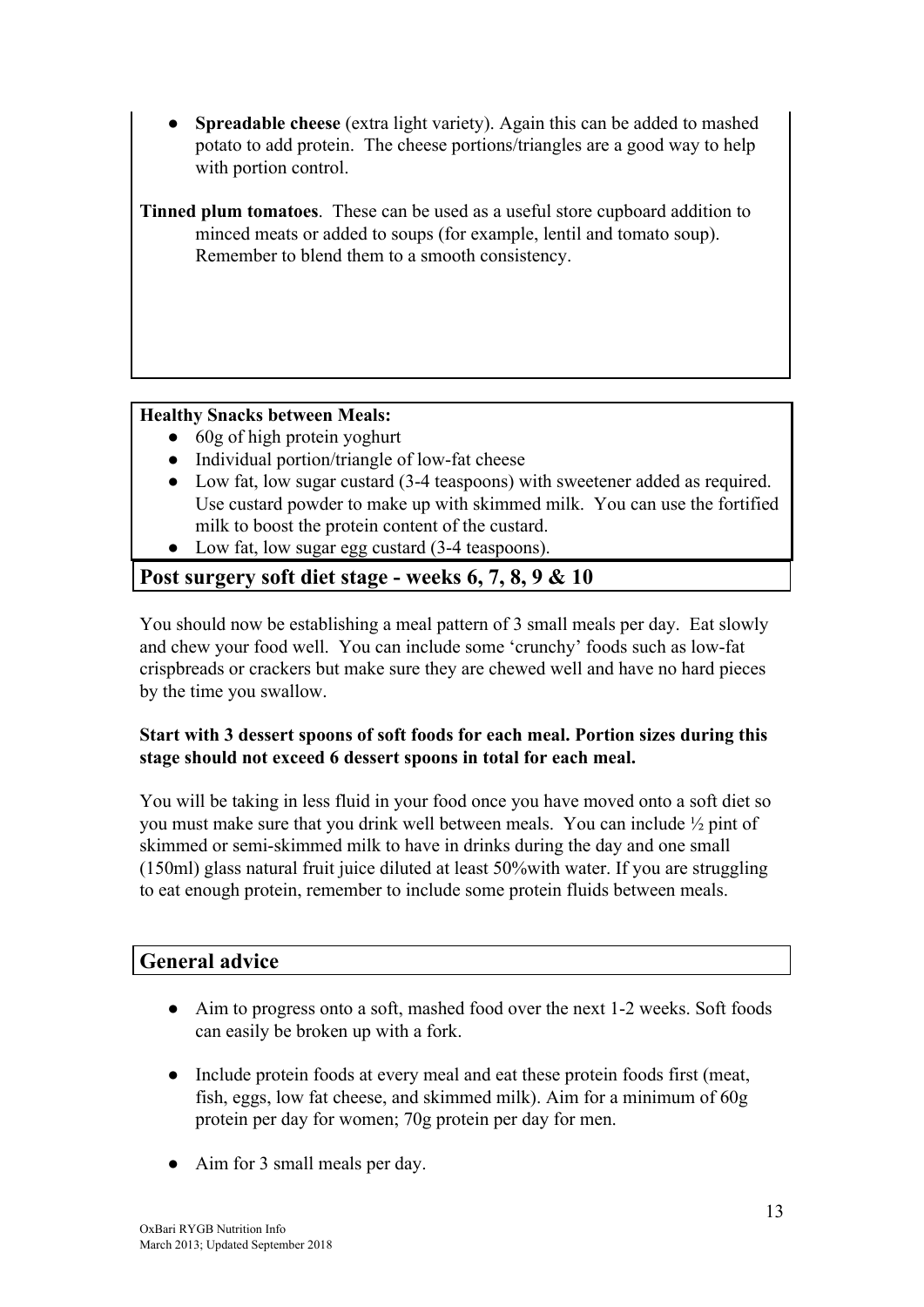- Serve meals in a small ramekin or in a 3-5-inch plate and never exceed this amount.
- Try only one new food at a time. If you feel sick or vomit, then your body is telling you that you are not ready for this food. Don't give up but try a small amount of the food again in a few days time.
- Eat slowly and chew food well. You should be spending about 15 minutes on your meals. If you are taking longer than 20 minutes your meal will go cold – this is an important sign that you are eating too much.
- Stop eating before you experience bloating or discomfort. This is a sign that you have eaten too much. Never go back to food.
- Avoid drinking with your meals. If the food mixes the fluid it will increase the volume that enters the stomach tube.
- Thirst is often mistaken for hunger so consume a minimum of 2 litres of fluid everyday.

| Soft diet stage – sample day menu                                                     |                                                                                   |  |
|---------------------------------------------------------------------------------------|-----------------------------------------------------------------------------------|--|
| Below is a meal plan to help you plan your day.                                       |                                                                                   |  |
| Note the quantities may be smaller than those stated. Do not exceed these quantities. |                                                                                   |  |
| <b>Breakfast</b>                                                                      | 1/2 Weetabix with skimmed or semi skimmed milk                                    |  |
| 8am                                                                                   | or                                                                                |  |
|                                                                                       | 3-5 dessertspoons thick porridge or Readybrek                                     |  |
|                                                                                       | or                                                                                |  |
|                                                                                       | $\frac{1}{4}$ - $\frac{1}{2}$ slice toast with a scraping of low-fat spread and 1 |  |
|                                                                                       | medium poached egg                                                                |  |
| Mid Morning                                                                           | Coffee made with 100ml fortified skimmed milk or                                  |  |
| 10.30am                                                                               | 60g of high protein yoghurt e.g. Skyr                                             |  |
|                                                                                       |                                                                                   |  |
| Lunch                                                                                 | 1 low fat crispbread or cracker                                                   |  |
| 12.30pm                                                                               | or                                                                                |  |
|                                                                                       | $\frac{1}{4}$ - $\frac{1}{2}$ slice toast                                         |  |
|                                                                                       | with                                                                              |  |
|                                                                                       | 4 teaspoons low fat cottage cheese                                                |  |
|                                                                                       | or                                                                                |  |
|                                                                                       | 1 soft scrambled egg                                                              |  |
|                                                                                       |                                                                                   |  |
| Mid Afternoon                                                                         | 60g of high protein yoghurt                                                       |  |
| 3.30pm                                                                                | or                                                                                |  |
|                                                                                       | 1 individual portion/triangle of low-fat cheese                                   |  |
| <b>Evening Meal</b>                                                                   | 4 teaspoons minced meat or casseroled chicken or                                  |  |
| 6pm                                                                                   | fish in low-fat sauce                                                             |  |
|                                                                                       | and                                                                               |  |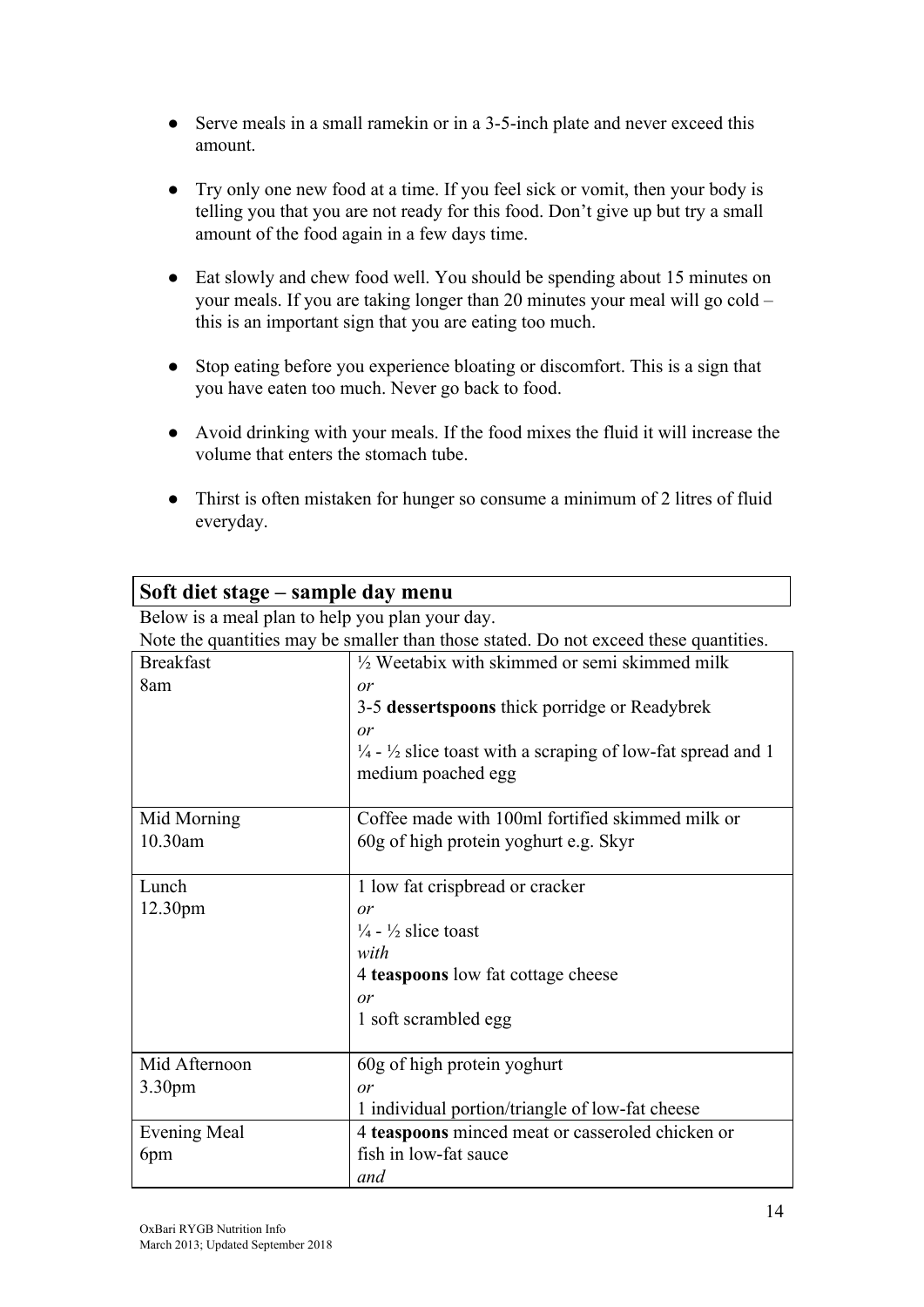|         | 2 teaspoons mashed potato or soft cooked pasta  |
|---------|-------------------------------------------------|
| Evening | 60g high protein yoghurt                        |
| 8pm     | or                                              |
|         | 1 individual portion/triangle of low-fat cheese |

### **Remember to always eat your protein first, followed by a small amount of low-fat carbohydrate.**

# **Foods to include in the soft diet stage:**

#### **Breakfast:**

- $\bullet$   $\frac{1}{2}$  Weetabix or Oatibix with skimmed or semi skimmed milk
- 3-5 **dessertspoons** of Readybrek or porridge
- 3-5 **dessertspoons** of Branflakes or Special K with skimmed or semi skimmed milk
- $\bullet$   $\frac{1}{4}$   $\frac{1}{2}$  slice toast with 1 soft scrambled egg
- ¼ ½ slice toast with 2-3 **dessertspoons** baked beans or tinned plum tomatoes

#### **Avoid breakfast cereals with added dried fruit or nuts at this stage Ensure all breakfast cereals do not have sugar added**

### **Main Meals:**

Start with **3 dessert spoons** of soft foods for each meal which **includes the protein and carbohydrate** portion. Portion sizes during this stage **should not exceed 6 dessertspoons in total** for each meal.

**N.B. Vegetables have not been added to this sample day menu at this early stage. To avoid over filling and stretching your new stomach pouch it is important not to fill up on vegetables at this stage. Take your multivitamin and mineral supplement daily to provide you with the nutrients you are missing.**

**The meals listed below can be served with a small portion of boiled potatoes or boiled or roasted sweet potato, or a small portion of grains such as couscous, bulgur wheat, rice, or soft cooked pasta.**

- **Stews or casseroles** containing lentils, pulses or peas, or small, well-cooked pieces of poultry or meat.
- **Minced meat or poultry dishes** such as cottage pie, shepherds' pie or turkey mince *served with low-fat gravy.*
- **Bolognese or chilli con carne** made with lean mince served with soft cooked pasta or rice.
- **Curry** made with chicken, tofu or lentils and low-fat tomato sauces (e.g. rogan josh, balti, jalfrezi). Avoid creamy or coconut-based curries which are high in fat.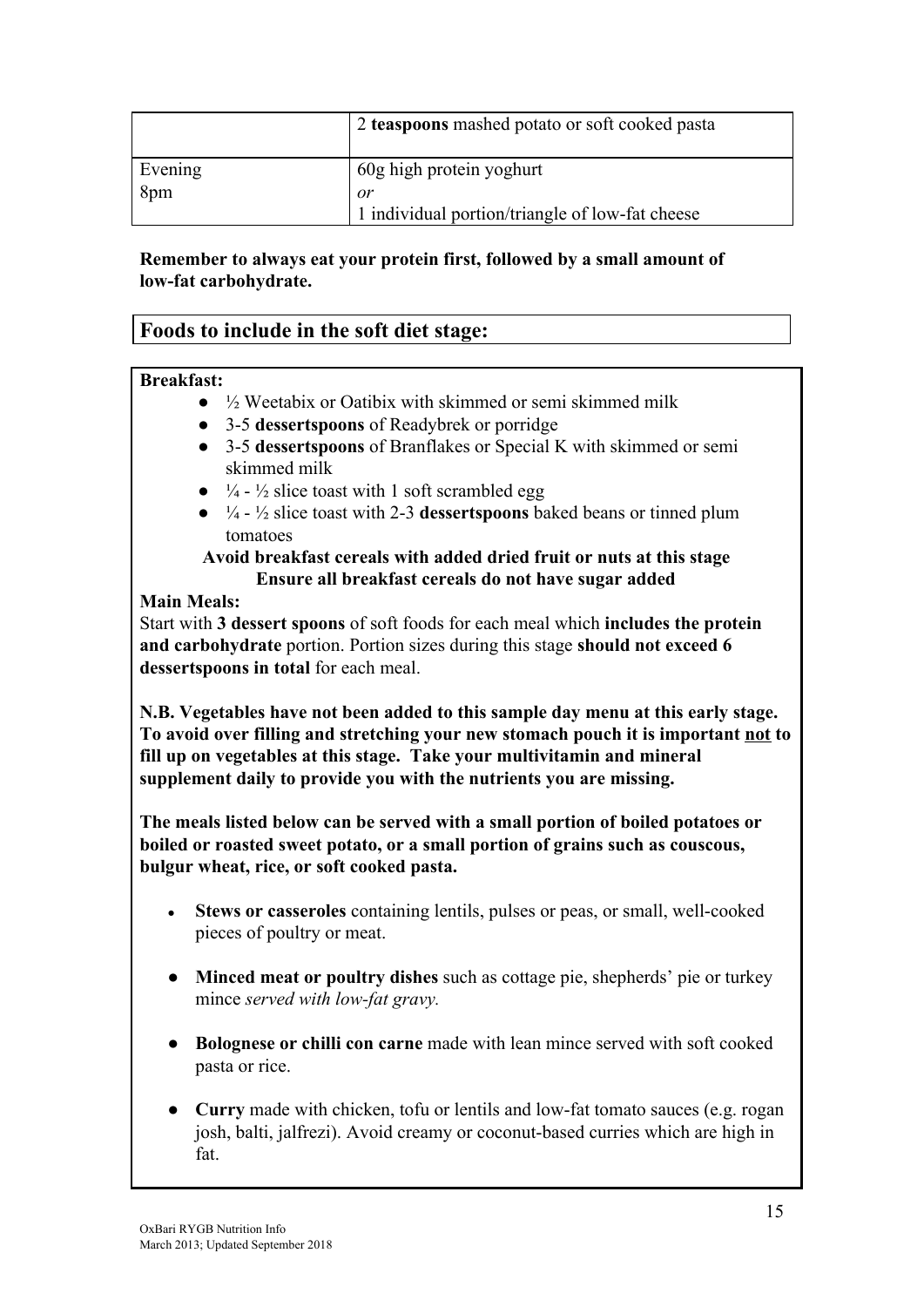- **Lasagne or Cannelloni** made with low fat cheese and skimmed milk *or* a low fat or diet variety of ready meal. Use less pasta than you would for a standard recipe in order to keep the carbs low.
- **Soft omelette or scrambled egg (1 medium egg).**
- **White poached fish** served with a white low-fat sauce *or* herbs and lemon.
- **Meat alternatives such as tofu or quorn pieces** can be served with soft potatoes, grains or pasta.
- **Fish pie** made with low-fat sauce *or* low-fat or diet variety of ready meal.
- **Tinned fish** such as mackerel or sardines are soft and provide a good protein source and require little preparation.
- **Dal and lentil dishes** as listed in the pureed diet stage can be used in this stage as an accompaniment to mincemeat.
- **Baked beans (2-3 dessertspoons)** served on ¼ slice of toast.
- **Poached or casseroled chicken breast**  $(\frac{1}{4}$  of a small chicken breast or 45g).
- **Cottage cheese** (low fat variety) with garlic, herbs or small amount of pineapple. This is a great, low fat source of protein and can be eaten with a low-fat crispbread or cracker.
- **Spreadable cheese** (extra light variety). Again, this can be served with a low-fat crispbread or cracker. Cheese portions/triangles are a good way to help with portion control.
- **Hummus** (low fat variety) served with 1 low-fat crispbread or cracker.
- **Tinned plum tomatoes** are a soft and convenient accompaniment to minced meat.

### **Healthy Snacks between Meals:**

- **60g of high protein yoghurt** (see 'top tips for post-op diet' sheet for suitable options)
- **Baked egg custard** (low fat and sugar variety). This can be made with skimmed milk and sweeteners.
- **1 individual portion/triangle of low-fat cheese**

**Portion sizes at this stage are a guide only.** Do not exceed these quantities, but also be aware that you may not be able to manage these amounts.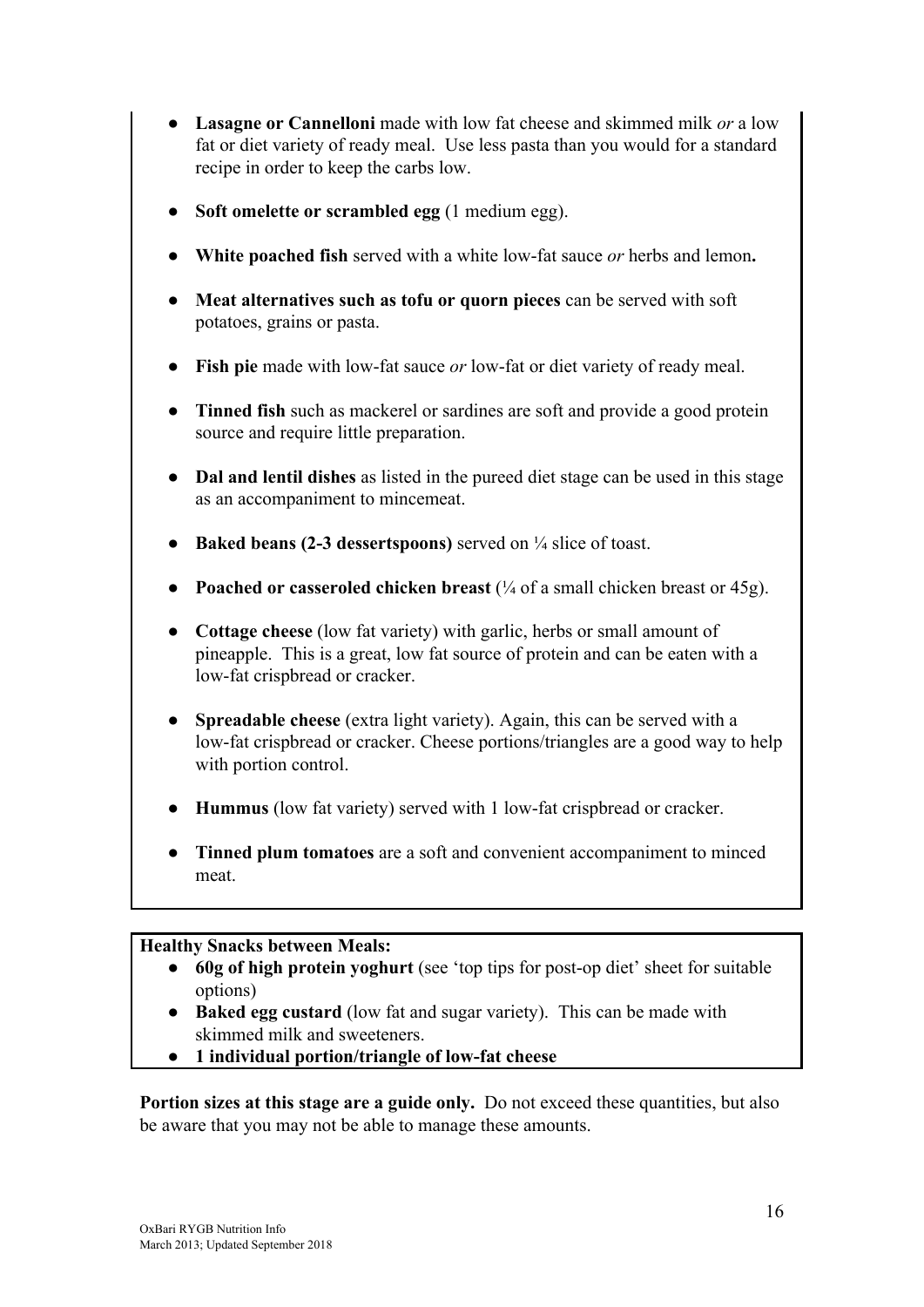Do not be concerned if you are managing only a few teaspoons of protein, and 1 or 2 teaspoons of carbohydrate. If you feel any discomfort with eating these amounts, you will need to reduce the portion size at your next meal.

If your weight loss starts to slow down or it is not as you or your bariatric team had expected, it is likely that your portion sizes are too large. This can be discussed with your Dietitian at your next appointment or you can contact your Dietitian to discuss further.

### **Dumping syndrome**

Dumping syndrome is caused by the rapid emptying of food from your newly formed stomach pouch into the lower end of your small intestine (bowel). The small intestine fills with this partially undigested food which acts like a sponge to draw fluid into the gut and causes the varied symptoms of dumping syndrome.

There are 2 types of dumping syndrome:

- "Early" dumping begins during or right after a meal. Symptoms of early dumping include nausea, vomiting, bloating, cramping, diarrhoea, dizziness and fatigue.
- "Late" dumping happens 1 to 3 hours after eating. Symptoms of late dumping include weakness, sweating, dizziness, and rarely heart palpitations.

Dumping syndrome is largely avoidable or manageable by avoiding certain foods (e.g. chocolate, biscuits, cakes, sweets, desserts, high sugar drinks) or changing eating habits and behaviours.

How to avoid/reduce symptoms: